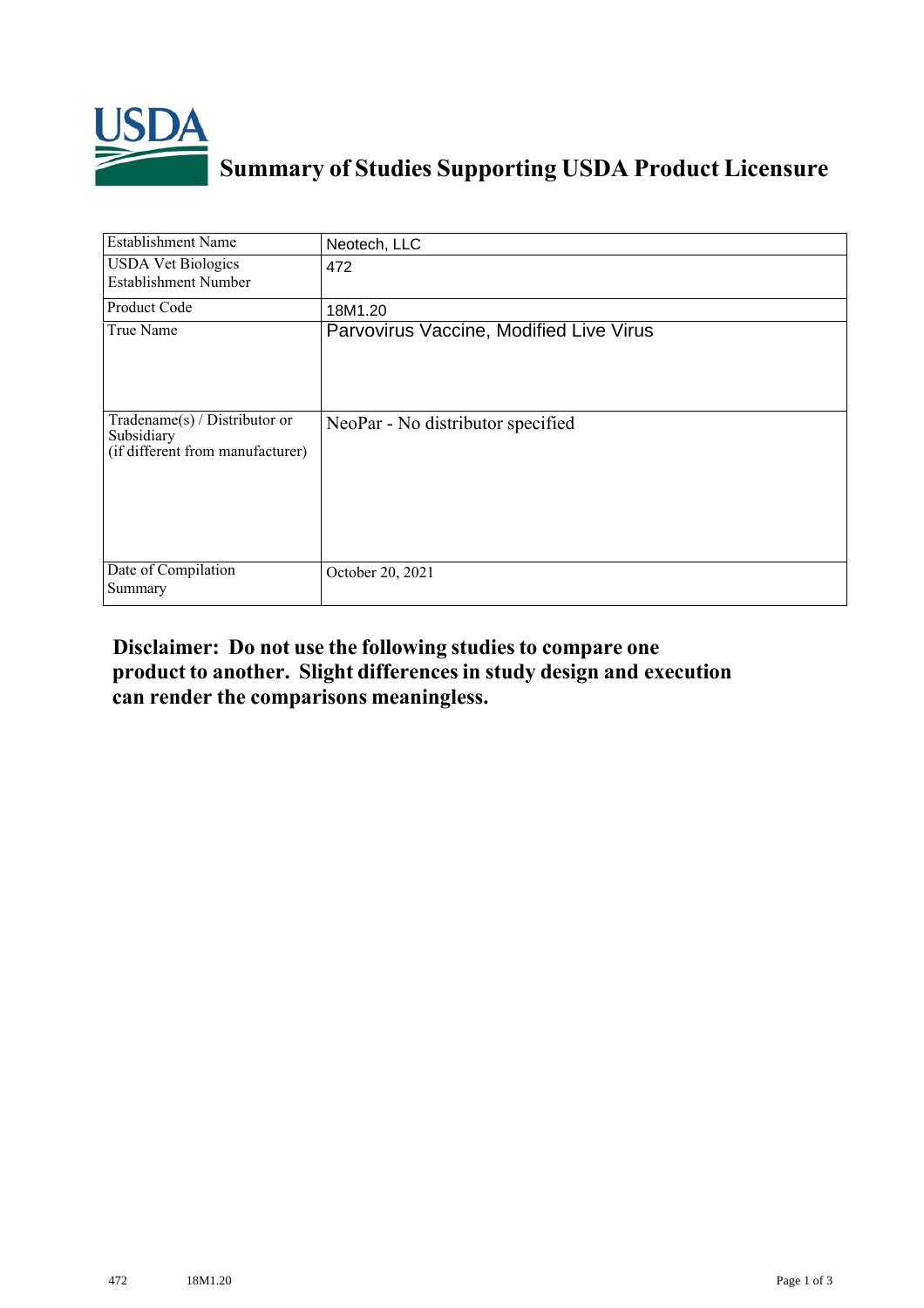| <b>Study Type</b>              | Efficacy                                                                                                                                                                                                                                                                                                                    |
|--------------------------------|-----------------------------------------------------------------------------------------------------------------------------------------------------------------------------------------------------------------------------------------------------------------------------------------------------------------------------|
| <b>Pertaining to</b>           | Parvovirus Vaccine                                                                                                                                                                                                                                                                                                          |
| <b>Study Purpose</b>           | Demonstrate efficacy against canine parvovirus                                                                                                                                                                                                                                                                              |
| <b>Product Administration</b>  | Intramuscularly (IM) and Subcutaneously (SQ)                                                                                                                                                                                                                                                                                |
| <b>Study Animals</b>           | Dogs                                                                                                                                                                                                                                                                                                                        |
| <b>Challenge Description</b>   |                                                                                                                                                                                                                                                                                                                             |
| <b>Interval observed after</b> |                                                                                                                                                                                                                                                                                                                             |
| challenge                      |                                                                                                                                                                                                                                                                                                                             |
| <b>Results</b>                 | Study data were evaluated by USDA-APHIS prior to product<br>licensure and met regulatory standards for acceptance at the time<br>of submission. No data are published because this study was<br>submitted to USDA-APHIS prior to January 1, 2007, and APHIS<br>only requires publication of data submitted after that date. |
| <b>USDA Approval Date</b>      | October 20, 1999                                                                                                                                                                                                                                                                                                            |